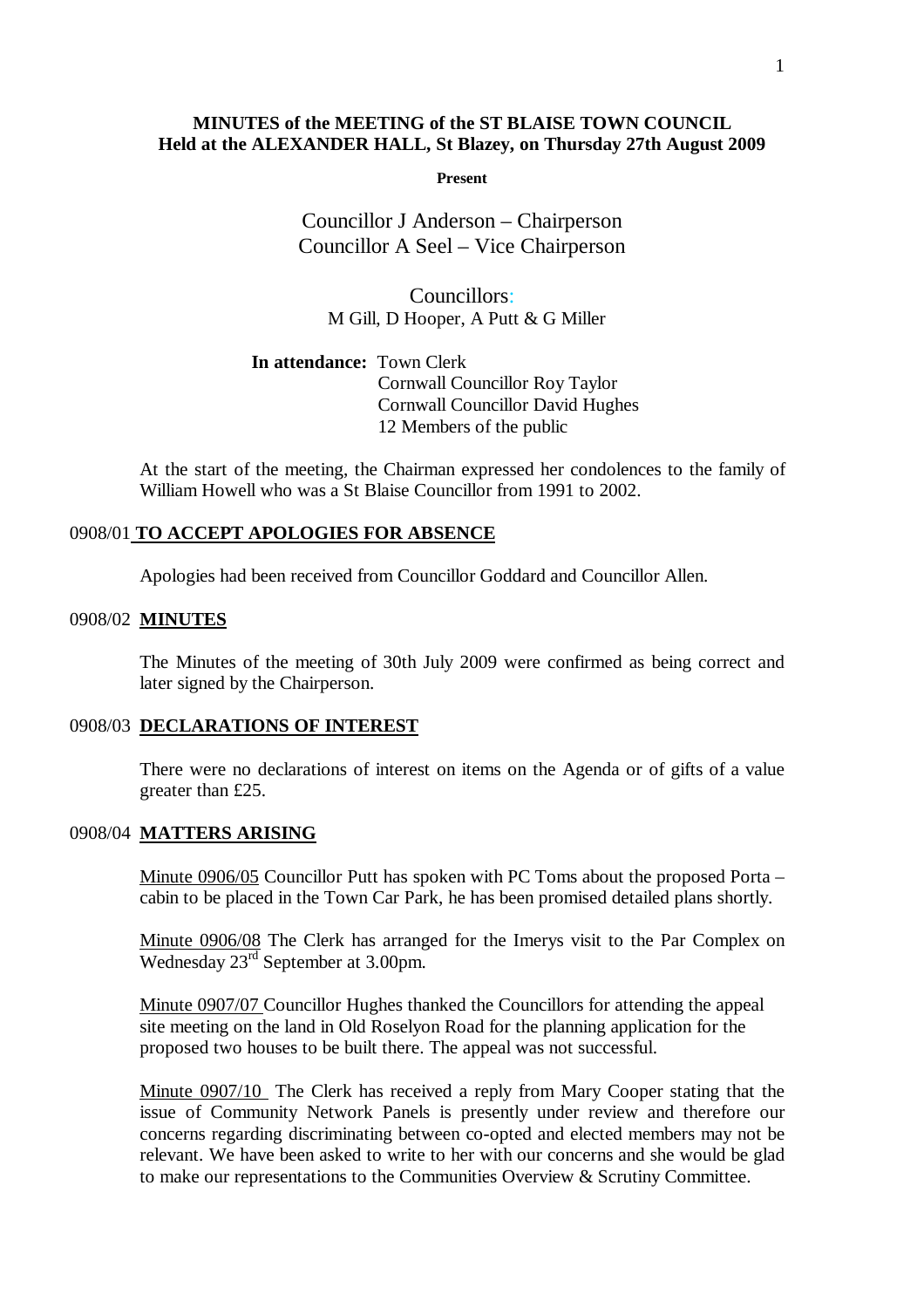Minute  $0.0907/13$  Due to bad weather, the working party did not meet on  $4<sup>th</sup>$  August to replant the planters at the end of Station Road. Councillor Putt has had the planters cleared out and has asked the Clerk to contact Eden to see if they would be able to donate some plants for them.

# 0908/05 **POLICE CRIME FIGURES**

## June 2009

| Committed        |                | Detected         | Committed       |                | Detected         |
|------------------|----------------|------------------|-----------------|----------------|------------------|
| Assault          | 4              | 3                | <b>Burglary</b> | $\theta$       | $\theta$         |
| Burglary other   | $\overline{4}$ | 0                | Theft of M/V    | $\Omega$       | $\overline{0}$   |
| Vehicle Crime    | 7              | 0                | Theft           | 4              | 1                |
| Damage           | 5              | $\Omega$         | <b>Drugs</b>    | $\overline{0}$ | $\overline{0}$   |
| Other            | 3              | $\overline{2}$   |                 |                |                  |
| Total            | 27             | 6                |                 |                |                  |
| <b>July 2009</b> |                |                  |                 |                |                  |
| Committed        |                | Detected         | Committed       |                | Detected         |
| Assault          | $\overline{4}$ | $\overline{2}$   | <b>Burglary</b> | 1              | $\theta$         |
| Burglary other   | 1              | $\overline{0}$   | Theft of M/V    |                | $\boldsymbol{0}$ |
| Vehicle Crime    | 20             | 0                | Theft           | 3              | $\overline{2}$   |
| Damage           | 3              | $\boldsymbol{0}$ | <b>Drugs</b>    | $\overline{0}$ | $\overline{0}$   |
| Other            | $\mathbf{1}$   |                  |                 |                |                  |

Total 34 5

PC Toms is currently on leave and apologises for missing the second meeting in succession. A spate of car crime in St Marys Road has increased the crime figures dramatically.

Residents of Station Road have reported to the Clerk their concerns over motorbikes using Rundles Walk as a race track, the Council will write to PC Toms regarding this.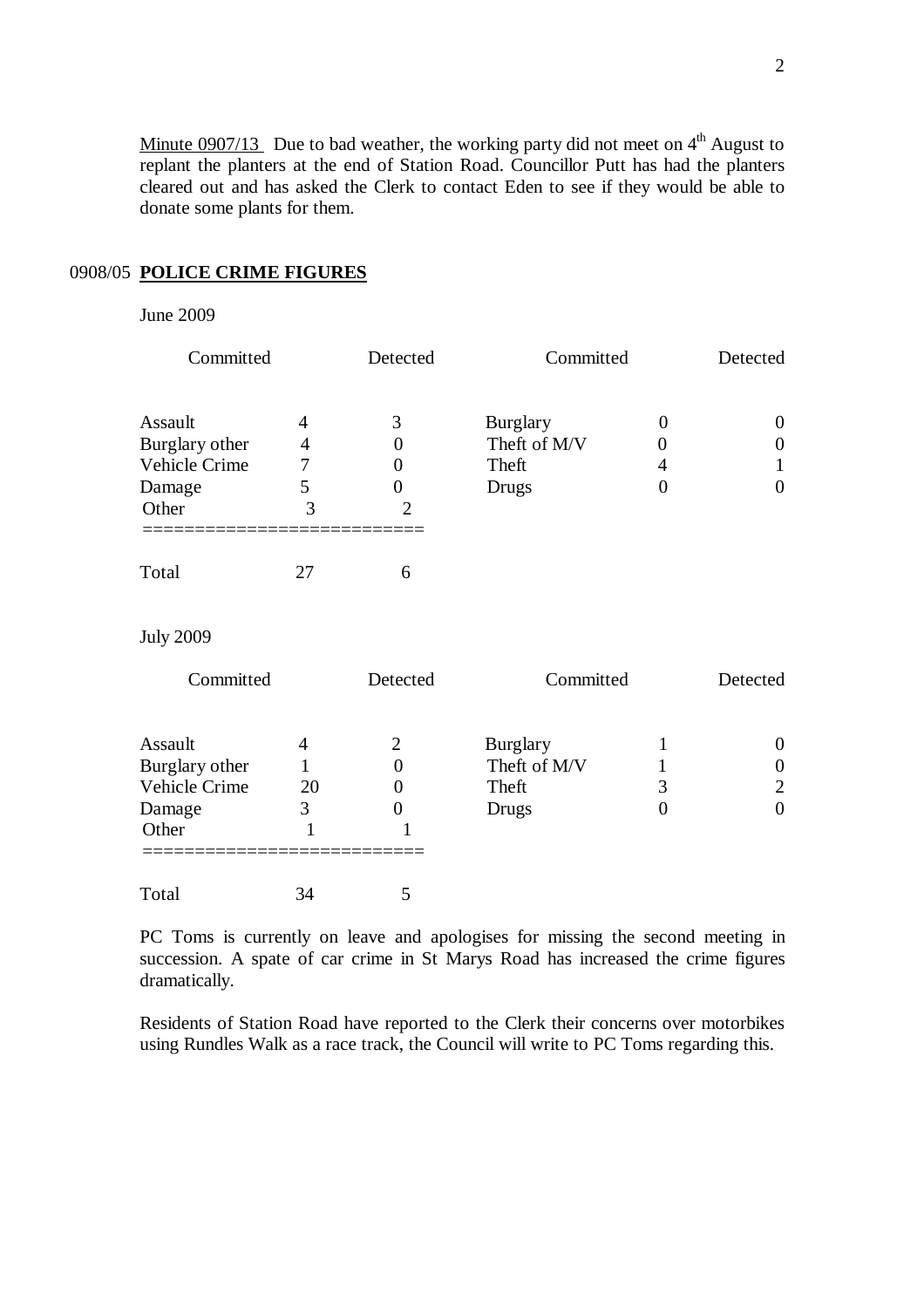# 0908/06 **A REPORT FROM SPEAKERS FROM SOUTH WEST WATER, THE ENVIRENMENT AGENCY, CORNWALL COUNTY HIGHWAYS & CCC LAND DRAINAGE ENGINEER**

Theresa Frost from Cornwall Council Highways introduced herself and introduced Martin Clemmow Land Drainage Engineer from Cornwall Council, Mark Venn from South West Water and Kevin Barnes from the Environment Agency.

Theresa explained that after the recent flooding at Brooks Corner, the combined agencies have been looking underground in the area; it is a very complex piece of land as the responsibility is shared by all of them but they are committed to working together to look at ways to move forward.

There had been a Cornwall Council meeting at Strategic level to discuss the problems in St Blazey as Brooks Corner is only one of the areas affected by flooding in St Blazey.

Kevin Barnes from the environment Agency told us that a Community Flood Plan will be written and asked for the Council to be involved in it development. Councillor Hooper will be the principle councillor involved with this.

Kevin has been inspecting the culverts and has ensured that these have been cleared and assured us that this would continue, the pump at Tredenham Close is to be replaced and the environment Agency will continue the maintenance of St Blazey Stream.

Mark Venn from South West Water explained that the issue to be considered was why flooding of this nature is happening and to look for ways to prevent or limit this in the future. St Blazey Sewerage Works had been updated 2 years ago and has the capacity for more homes.

Mark was asked that if new homes are built are the soak aways for the rainwater sufficient, and is the drainage system adequate. He was unable to answer these questions but assured us he will get the answers. Councillor Hooper explained that the homes specifically affected were below the water table.

Martin Clemmow is eager to see a Community Action Plan in place and assured us that works are planned for the forthcoming months; he said that research into this was important, it would be necessary to find out why this happened, what was the cause to regain confidence.

Kevin said that there are different types of flooding and that it will never be stopped but everything will be done to minimise the risk.

Councillor Hooper asked why planning permission for 150 houses in Par Lane had been given, as there was not a representative from planning this was not answered until Councillor Roy Taylor informed us that Restormel Borough Council had refused the application on insufficient infrastructure but the application was taken to appeal and central government over ruled Restormel.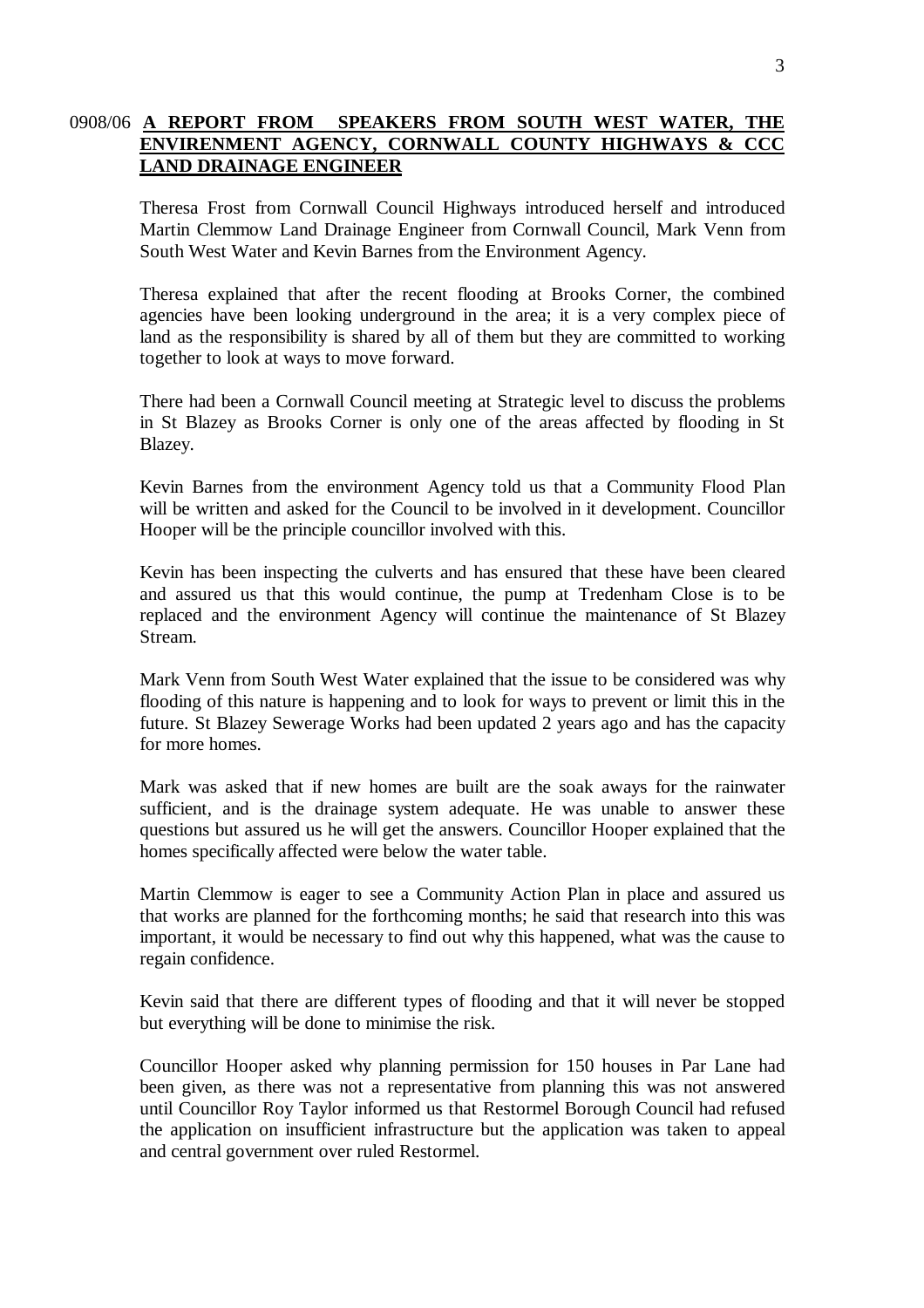Councillor Anderson asked why they did not come under one agency as previously promised, it was explained that this would not be practical but they are now working together.

Councillor Anderson thanked the representatives from the different Agencies and the residents for attending. These people all left the meeting at 8.25pm.

# 0908/07 **A REPORT FROM CORNWALL COUNCILLOR ROY TAYLOR**

Councillor Taylor has researched the history of the proposed footpath that was to be installed outside Kemutec and found that the plans had been abandoned.

Councillor Taylor is continuing his investigations with Theresa Frost with regard the flooding issues at Doubletrees.

Councillor Taylor had attended Waste Panel meetings who are looking into Cornwall's problems but solutions will not be easy to find.

Councillor Taylor has requested a bus stop is installed at the top of Middleway.

# 0908/08 **A REPORT FROM CORNWALL COUNCILLOR DAVID HUGHES**

Councillor Hughes was extremely pleased that the appeal against two houses being built on the land in Old Roselyon Road was successful and said that he felt it was due to the support of the public and local Councillors.

David Hughes reported that the Central Planning Committee meetings were unorganised but a process for change is in place.

# 0908/09 **OVERVIEW OF TOWN PLAN**

The information has been collated and put into a spreadsheet, the comments are being assessed and a meeting of the steering group will be arranged in due course.

### 0908/10 **ELECTION OF CNA REPRESENTATIVE**

Due to the review of the Community Network Panels it was agreed that a representative would be not be elected at this time. The Council will write to the Head of Localism and ask whether it is moral or legal to change the previous Implementation Executives decisions.

## 0908/11**DONATION TO ST BLAZEY CHURCH EXHIBITION OF INTEREST.**

St Blazey Church have asked for a contribution towards their exhibition, Councillor Seel proposed that a donation of £75 be given, this was seconded by Councillor Gill, the Council voted unanimously and so it was RESOLVED to give the donation. LGA 1972 s144.

The Council will write encouraging them to continue with this Annual Exhibition as it well attended and enjoyed by resident and visitors to the Town.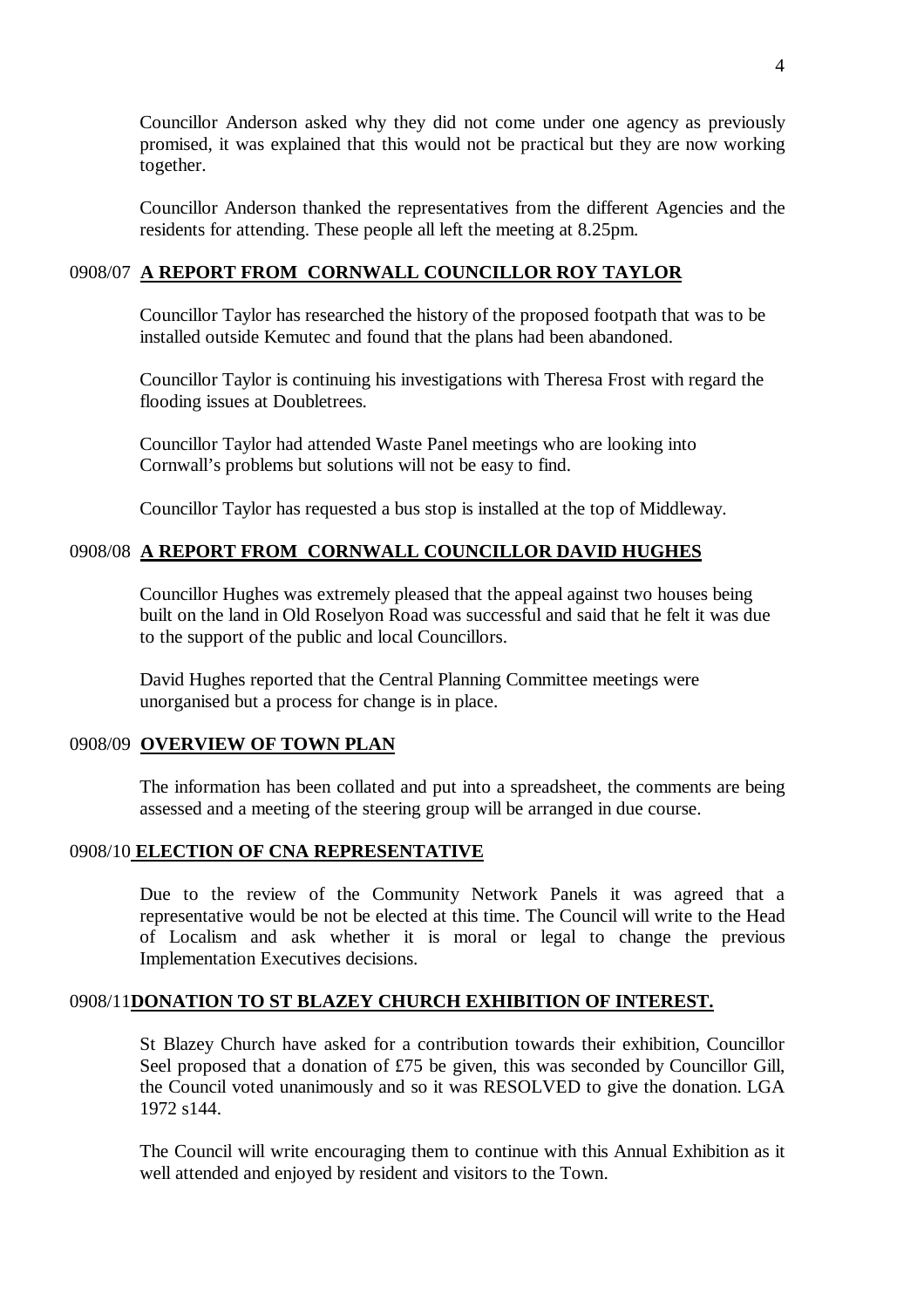#### 0908/12**PROJECT LIST**

**New Community Centre –** Exchange and completion of the transfer of the Burrows to us took place on  $12<sup>th</sup>$  August. The Clerk will speak with Ed Thomson to proceed with funding and plans for an extension for the use of St Blaise Town Council.

#### 0908/13**TOWN CLERKS REPORT**

The Electoral Services Officer has received requests from more than the required ten electors for an election to fill the latest vacancy on St. Blaise Town Council. The Notice of Election will be published on notice boards on Thursday 3 September 2009. Anyone wishing to be candidate at the election will be able to obtain nomination papers either from Cornwall's Elections office or from the clerk from that date. Candidates must submit their completed nomination papers to the Elections Office by and no later than Noon on Friday 11 September 2009.

If two or more candidates are nominated, a poll will be held on Thursday 8 October. Alternatively, if only one candidate is nominated, the candidate would be elected without a poll being held.

The Clerk asked the Town Council whether or not they want poll cards sent to every eligible elector in St. Blaise, Councillor Seel proposed that poll cards not be sent, this was seconded by Councillor Gill and the Council agreed unanimously and so it was RESOLVED.

### **Road Traffic Regulation Act 1984 S.14: Temporary Prohibition of Traffic**

#### **Location: PAR MOOR ROAD & HARBOUR ROAD, PAR**

**Timing: 2ND NOVEMBER 2009 – 1 WEEK 7.00pm to 7.00am**

## **Reason: BRIDGE INVESTIGATION WORK**

The Clerk asked the Councillors to respond to both the NALC consultation strengthening Local Democracy and the Boundary Committee Electoral Review of Cornwall. The Clerk also forwarded each Councillor David Hughes' response to the Boundary review that is happy for them to use.

The Clerk has received a letter inviting comments on a proposal to widen the A390 road from the Britannia Inn to St Austell Garden Centre; the Council are against the proposals.

Several residents have complained about the state of Piggy Alley, Councillor Putt will ask E Veerman to give the area some attention.

CPRE are holding a planning workshop in Truro on Saturday  $31<sup>st</sup>$  October 2009, Councillors Anderson and Gill will attend.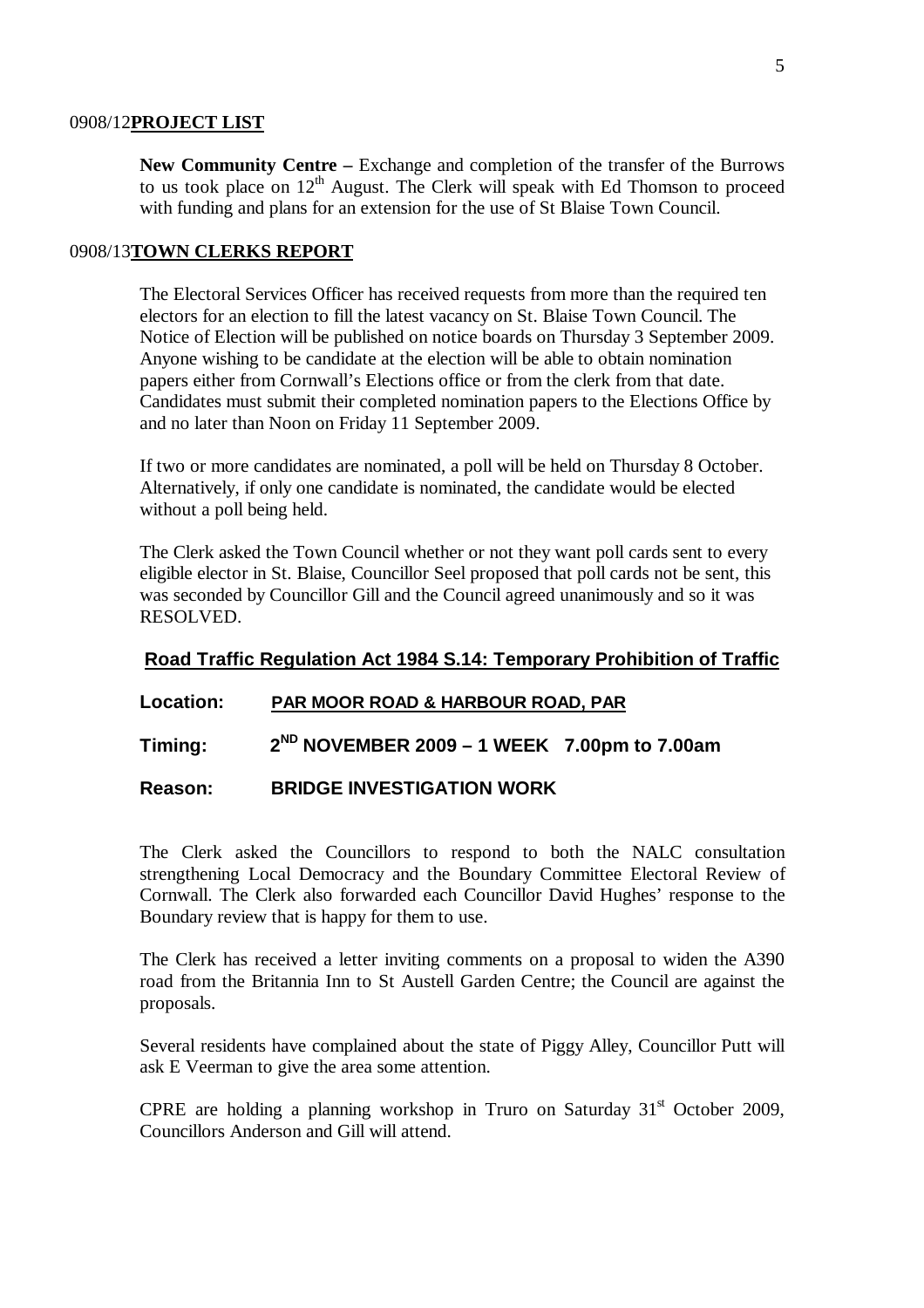#### 0908/14 **PLANNING MATTERS**

There have been three planning applications received. It was RESOLVED to not object to two of them.

- 09/00886 Full Planning Demolition of existing garage  $\&$  replace with two storey extension. 64a Polgover Way St Blazey
- 09/01037 Full Planning Proposed garage extension. 163 Manor View. St Blazey

It was RESOLVED to object to one of them.

09/01059 Full Planning Erection of two 3 bedroomed detached dwellings instead of one 4 bedroomed dwelling already permitted. Land adjacent Roselyn House, Middleway St Blazey

Planning Applications results received.

- 09/00546 Outline Planning Variation to conditions. Land Adjacent to rear of Station Road GRANT PERMISSION
- 09/00726 Full Planning Install Window. 2 Penarwyn Woods GRANT PERMISSION
- Appeal APP/D0840/A/09/2109954/WF New detached two storey house and garage 2 Old Roselyon Crescent, St Blazey Dismissed 11/8/2009

Planning permission was given to 09/00546 contrary to St Blaise Town Councils safety fears for pedestrians. The Council do not believe permission should have been given as there is no footpath to the entrance of this site which the original plans were subject to.

Councillor Seel has spoken to the planning officer responsible for the application who denied receiving our objections and had an offensive attitude. The Clerk will write to Phil Mason with our concerns.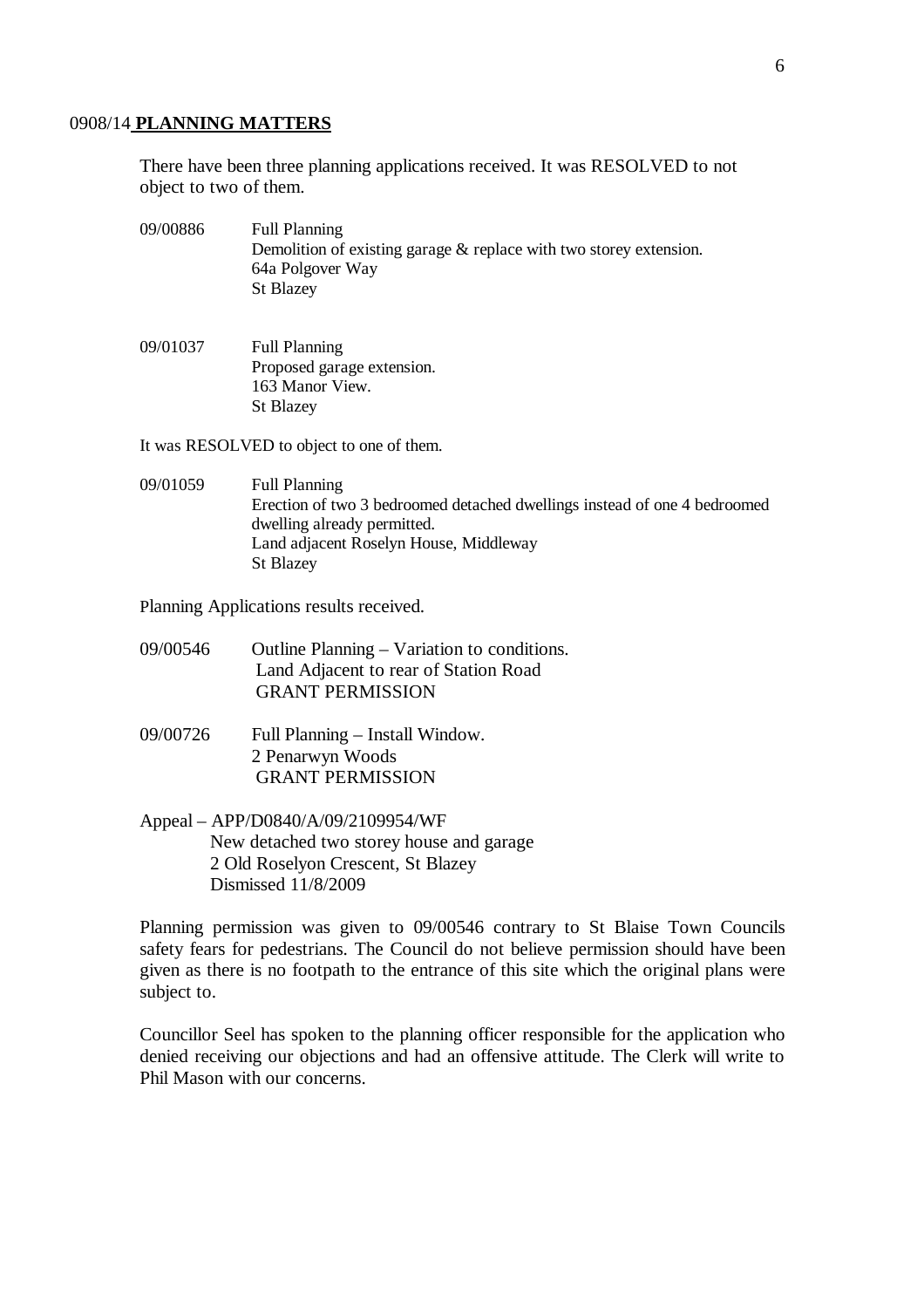#### 0908/15**ACCOUNTS**

August 09

| Income               |        | <b>Expenditure</b>        |         |
|----------------------|--------|---------------------------|---------|
| <b>Hall Bookings</b> | 539.50 | Insurance                 | 144.20  |
| Interest 7/09        | 2.90   | <b>SWW</b>                | 54.50   |
| Hall Booking 7/09    | 346.00 | <b>Community Charge</b>   | 83.00   |
|                      |        | Electricity               | 37.00   |
|                      |        | <b>HMIT</b>               | 249.35  |
|                      |        | <b>CCC</b>                | 314.89  |
|                      |        | Broadband 7/09            | 24.91   |
|                      |        | <b>Broadband</b>          | 29.14   |
|                      |        | <b>Bins</b>               | 466.46  |
|                      |        | Web-site                  | 60.00   |
|                      |        | Publication               | 26.70   |
|                      |        | E Veerman                 | 431.82  |
|                      |        | Parish Plan               | 382.50  |
|                      |        | Training                  | 25.00   |
|                      |        | <b>British Gas</b>        | 93.30   |
|                      |        | Viking                    | 391.06  |
|                      |        | Telephone                 | 48.64   |
|                      |        | Clerks Sal                | 942.62  |
|                      |        | Somerfield                | 547.84  |
|                      |        | <b>Cleaning Materials</b> | 62.91   |
|                      |        | P Farry                   | 100.00  |
|                      |        | Parish Plan Prizes        | 210.00  |
|                      |        | Solicitors                | 1343.30 |
|                      | 888.40 |                           | 6069.14 |
|                      |        |                           |         |

The council RESOLVED to accept the accounts submitted.

## 0908/16**TOWN BUSINESS**

Councillors Putt asked the Clerk to enquire as to the reason that there are no road markings from St Blazey Road to Brooks Corner or Brooks Corner to Par Lane.

Councillor Hooper reported that the footpath from Par Moor Lane to Fishermans Rock across the golf course is in need of attention. Councillor Putt will investigate.

Councillor Anderson reported that the footpath from Middleway to Treryn Close is in need of attention. Councillor Putt will investigate.

Councillor Hooper reported that turning right from Lamellyn road into Par Lane has viewing difficulties due to hedge overgrowth. The Clerk will report this to CC Highways department.